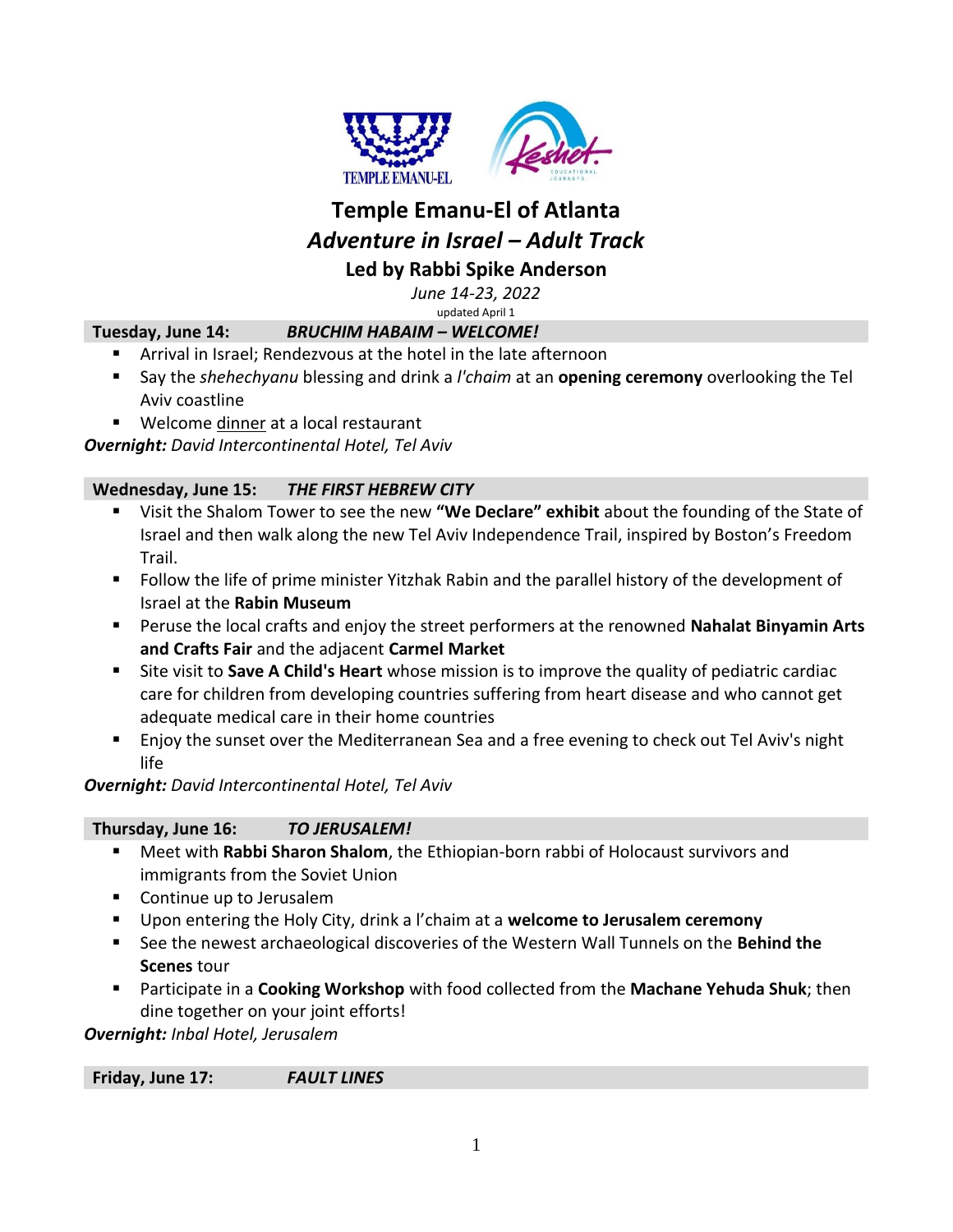- At **Ammunition Hill**, recall the intense battle here that led to the reunification of Jerusalem up exacerbated the Arab-Israel conflict
- Tour of the **Separation Barrier** in Jerusalem with Col. (ret.) Danny Tirzah, who was responsible for creating its route and who served as a senior advisor of Prime Minister Olmert during his negotiations with the Palestinians
- Return to the hotel and prepare for Shabbat
- **IF In the evening, go to the Ezrat Yisrael (Egalitarian Section) of the Western Wall to bring Shabbat in as a community with special Kabbalat Shabbat led by the Masorti movement**; then join the thousands of Israelis and Jews from around the world as they bring in Shabbat
- **Shabbat dinner in the hotel**

*Overnight: Inbal Hotel, Jerusalem*

## **Saturday, June 18:** *SHABBAT SHALOM*

- Celebrate the Bnai Mitzvah of community members coming of age at the **Hebrew Union College** courtyard
- Celebratory lunch in the hotel
- **Free afternoon to relax**
- Optional walking tour of the **Christian Quarter** of the Old City, including the **Via Dolorosa** and the Church of the **Holy Sepulcher**
- Musical Group *Havdallah* followed by a night out on town

*Overnight: Inbal Hotel, Jerusalem*

| Sunday, June 19: | <b>ONE LAND, TWO PEOPLES</b> |
|------------------|------------------------------|
|                  |                              |

- Ascend the **Temple Mount**; see the remains of the First and Second Temples as well as the Dome of the Rock and the Al Aqsa Mosque which stand there today
- Drive around the town of **Efrat** to understand what a "settlement" actually is
- Enter the **Palestinian town of Hussan**; participate in a Cleaning the Hatred project by their natural springs and hear **Jewish and Palestinian Residents** of the area speak about their visions of coexistance
- In the evening, Q & A on Israeli society and regional politics with Keshet's founder and **political analyst** Yitzhak Sokoloff

*Overnight: Inbal Hotel, Jerusalem*

# **Monday, June 20:** *FROM HOLOCAUST TO REDEMPTION*

- Learn and remember at the **Yad Vashem Holocaust Museum**
- At the **Mt. Herzl National Military Cemetery**, hear the touching stories of Israel's "builders of the nation" and the soldiers who fell making sure that the Holocaust could never happen again

 Continue to your Dead Sea Hotel; **float in the Dead Sea** and enjoy the pool and spa there *Overnight: Isrotel Ganim Hotel, Dead Sea*

#### **Tuesday, June 21:** *WHAT PRICE FREEDOM?*

- Optional hike up the Judean Mountains for an incredible **sunrise over the mountains of Jordan**
- Take the cable car up to **Masada**, the fortress built by King Herod and used by Jewish zealots defending themselves from the Roman army; hear one of the most dramatic stories in Jewish history